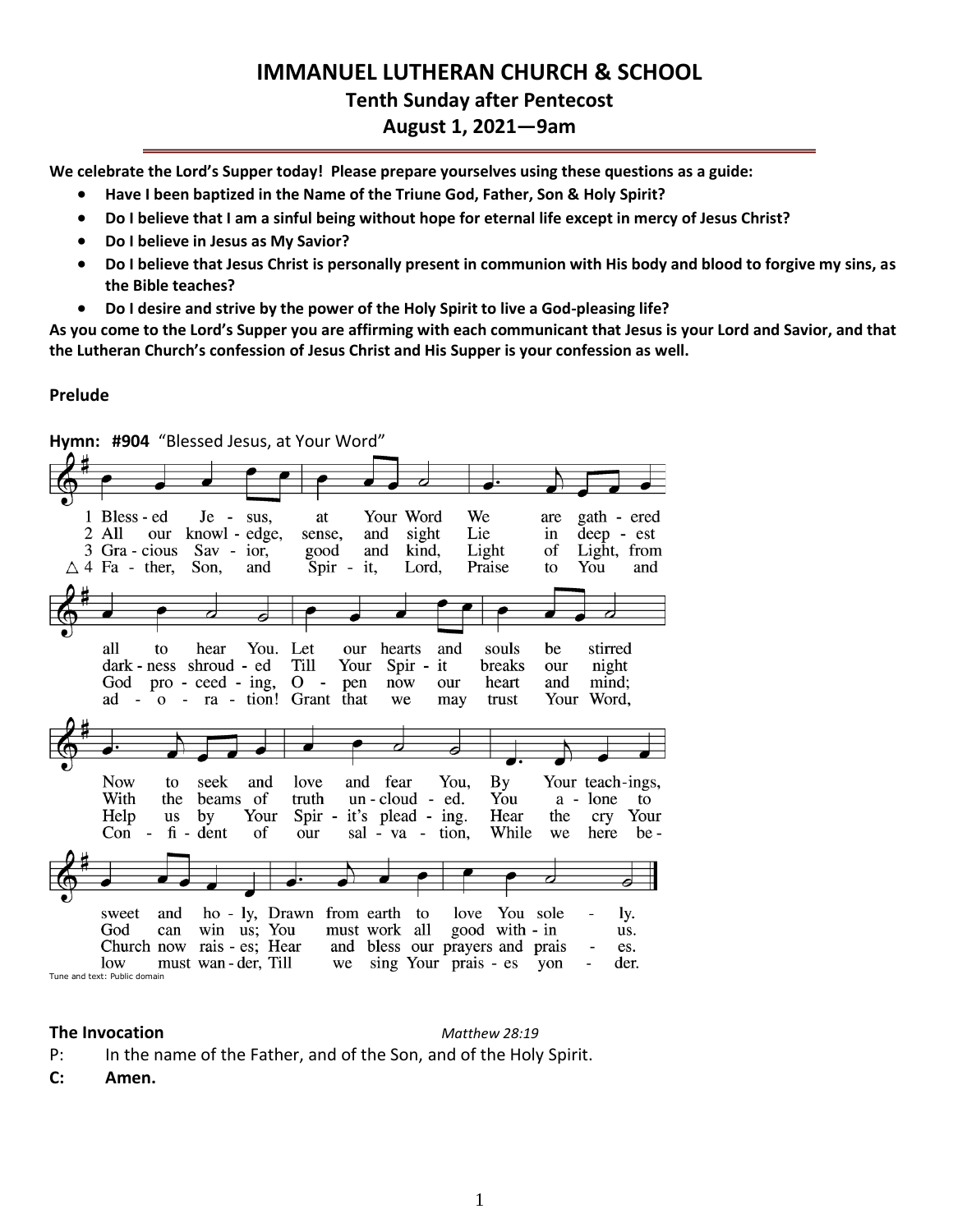# **The Confession of Sins**

- P: Beloved in the Lord! Let us draw near with a true heart and confess our sins unto God, our Father, beseeching Him in the name of our Lord Jesus Christ to grant us forgiveness.
- P: Our help is in the name of the Lord.
- **C: Who made heaven and earth.**
- P: I said, I will confess my transgressions unto the Lord.
- **C: And You forgave the iniquity of my sin.**
- P: O almighty God, merciful Father,
- **All: I, a poor miserable sinner, confess unto You all my sins and iniquities with which I have ever offended You and justly deserve Your temporal and eternal punishment, but I am heartily sorry for them and sincerely repent of them, and I pray You of Your boundless mercy and for the sake of the holy, innocent, bitter, sufferings and death of Your beloved Son, Jesus Christ, to be gracious and merciful to me, a poor sinful being.**

#### **The Word of Absolution**

- P: Upon this your confession, I, by virtue of my office, as a called and ordained servant of the Word, announce the grace of God unto all of you, and in the stead and by the command of my Lord Jesus Christ, I forgive you all your sins in the name of the Father and of the Son and of the Holy Spirit.
- **C: Amen.**

#### **The Kyrie**

**C: Lord, have mercy upon us. Christ, have mercy upon us. Lord, have mercy upon us.**

#### **The Salutation**

- P: The Lord be with you.
- **C: And with Thy Spirit.**

# **The Collect for the Day**

- P: Let us pray:
- **C: Merciful Father, You gave your Son Jesus as the heavenly bread of life. Grant us faith to feast on Him in Your Word and Sacraments that we may be nourished unto life everlasting; through the same Jesus Christ, our Lord, who lives and reigns with You and the Holy Spirit, one God, now and forever.**
- **C: Amen.**

# **The Gospel**

Pastor: The Holy Gospel is written in the 6<sup>th</sup> chapter of St. John beginning at the 22<sup>nd</sup> verse.

# **♪ People: Glory be to Thee, O Lord!**

 $22$ On the next day the crowd that remained on the other side of the sea saw that there had been only one boat there, and that Jesus had not entered the boat with his disciples, but that his disciples had gone away alone.

<sup>23</sup> Other boats from Tiberias came near the place where they had eaten the bread after the Lord had given thanks.

<sup>24</sup> So when the crowd saw that Jesus was not there, nor his disciples, they themselves got into the boats and went to Capernaum, seeking Jesus.

 $25$  When they found him on the other side of the sea, they said to him, "Rabbi, when did you come here?"

 $26$  Jesus answered them, "Truly, truly, I say to you, you are seeking me, not because you saw signs, but because you ate your fill of the loaves.

<sup>27</sup> Do not work for the food that perishes, but for the food that endures to eternal life, which the Son of Man will give to you. For on him God the Father has set his seal."

<sup>28</sup> Then they said to him, "What must we do, to be doing the works of God?"

 $29$  Jesus answered them, "This is the work of God, that you believe in him whom he has sent."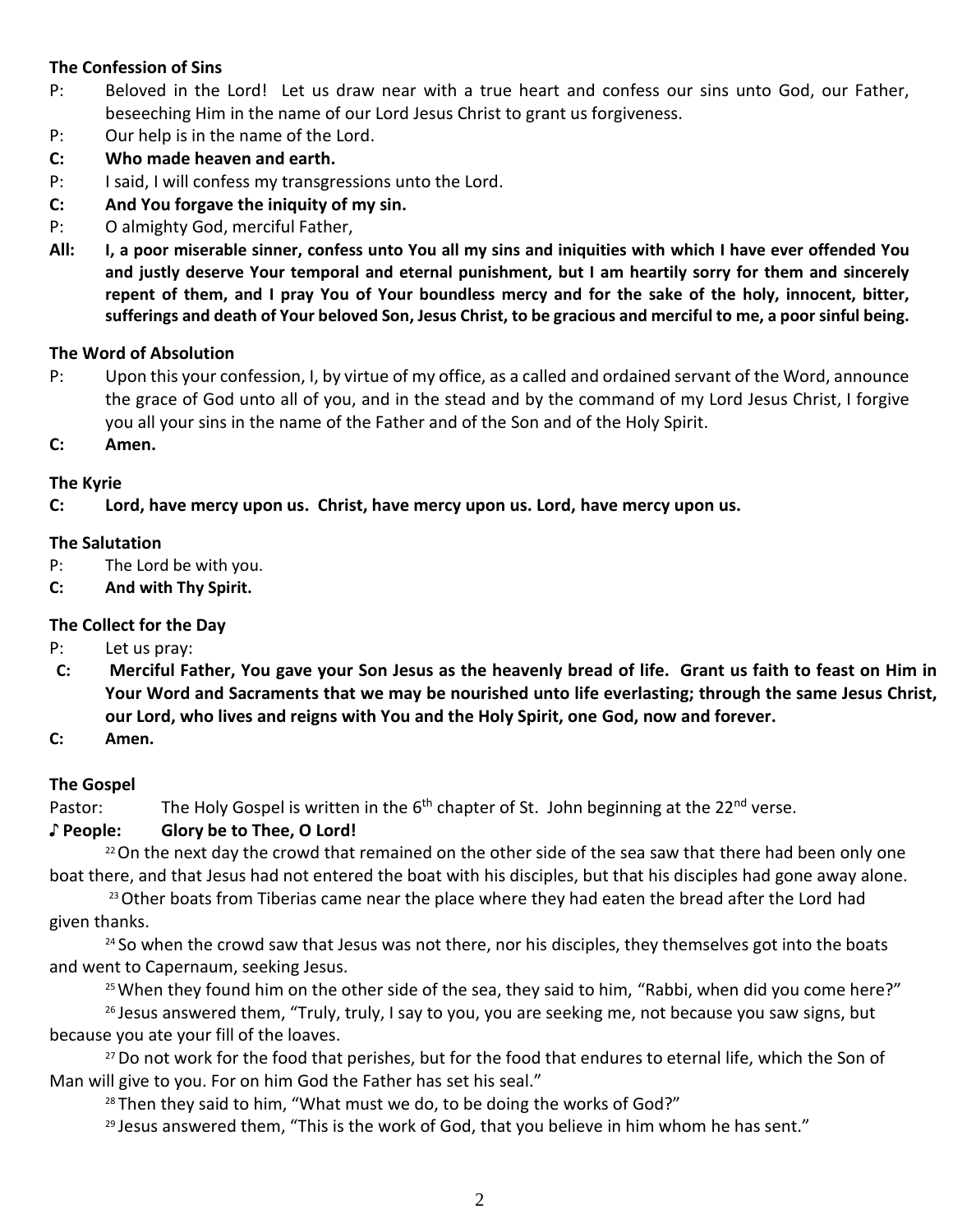<sup>30</sup> So they said to him, "Then what sign do you do, that we may see and believe you? What work do you perform?

<sup>31</sup> Our fathers ate the manna in the wilderness; as it is written, 'He gave them bread from heaven to eat.'"

<sup>32</sup> Jesus then said to them, "Truly, truly, I say to you, it was not Moses who gave you the bread from heaven, but my Father gives you the true bread from heaven.

 $33$  For the bread of God is he who comes down from heaven and gives life to the world."

<sup>34</sup> They said to him, "Sir, give us this bread always."

<sup>35</sup> Jesus said to them, "I am the bread of life; whoever comes to me shall not hunger, and whoever believes in me shall never thirst.

Pastor: This is the Gospel of our Lord.

**♪ People: Praise be to Thee, O Christ!**

#### **The Apostles Creed**

**All: I believe in God the Father Almighty, Maker of heaven and earth. And in Jesus Christ His only Son, our Lord; Who was conceived by the Holy Spirit, Born of the Virgin Mary; suffered under Pontius Pilate, was crucified, died and was buried; He descended into hell; The third day He rose again from the dead; He ascended into heaven and sits at the right hand of God the Father Almighty; From thence He will come to judge the living and the dead. I believe in the Holy Spirit; the holy Christian Church, the communion of saints; the forgiveness of sins; the resurrection of the body; and life everlasting. Amen**

**Hymn: #761** "Rock of Ages, Cleft for Me"

| 1 Rock of A - ges, cleft for me, Let me hide my - self in Thee;<br>2 Not the la-bors of my hands Can ful-fill Thy Law's de-mands;<br>3 Noth-ing in my hand I bring; Sim - ply to Thy cross I cling.<br>4 While I draw this fleet ing breath, When mine eye - lids close in death,            |                         |       |
|----------------------------------------------------------------------------------------------------------------------------------------------------------------------------------------------------------------------------------------------------------------------------------------------|-------------------------|-------|
| っ<br>$\mathbf{\Theta}$                                                                                                                                                                                                                                                                       |                         |       |
| wa - ter and the blood, From Thy riv - en side which flowed,<br>Let<br>the<br>Could my zeal no res - pite know, Could my tears for - ev - er<br>Na - ked, come to Thee for dress; Help-less, look to Thee for grace;<br>When I soar to worlds un-known, See Thee on Thy judg-ment throne,    |                         | flow. |
|                                                                                                                                                                                                                                                                                              |                         |       |
| of sin the dou-ble cure: Cleanse me from its guilt and pow'r.<br>Be.<br>sin could not a - tone; Thou must save, and Thou a - lone.<br>All<br>for<br>to the foun-tain fly; Wash me, Sav-ior, or I die.<br>Foul. I<br>Rock of $A - ges$ , cleft for me, Let me<br>Tune and text: Public domain | hide my - self in Thee. |       |

**Sermon –** "Food for the Body and Soul" *John 6:22-35 Pastor Reinke*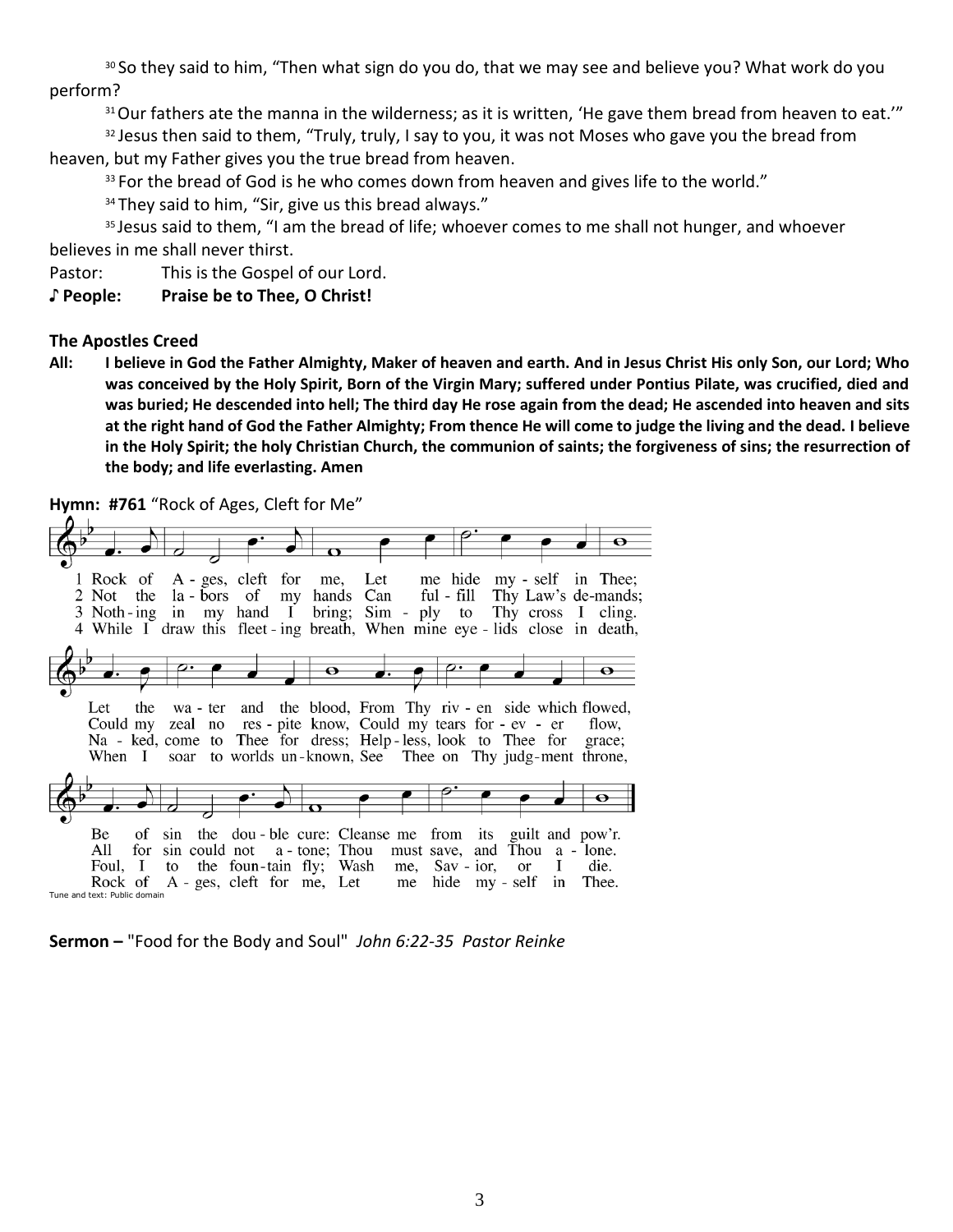# **The Prayers**

Peace & comfort for the family of 18 yr old Jordon, grandson of Pastor Charles Trower who was at Zion Lutheran Church for years

Peace, strength & comfort for the Mann family as the husband has lost his grandma, sister and niece within the last month, friends of Beverly Lowe

Successful cancer treatment for Yvonne Lenzen, grandmother of Grace Sierra

Healing for Jeff & Jan Fabry

Healing from health issues for Jim, friend of Tom & Trish Smith

Healing from surgery and success for this & upcoming surgeries for Craig Springer, brother-in-law of Beverly Lowe For temporary housing (w/dog & cat) and a solution to their RV that is in the shop for Jim & Sue Steenis, now full time RVers

(*Please help us keep our attendance numbers accurate by filling out the attendance cards and putting in basket on the way out.)*

# **The Lord's Prayer**

**All: Our Father who art in heaven, hallowed be Thy name, Thy kingdom come, Thy will be done on earth as it is in heaven. Give us this day our daily bread; and forgive us our trespasses as we forgive those who trespass against us; and lead us not into temptation, but deliver us from evil. For thine is the kingdom and the power and the glory forever and ever. Amen.**

# **The Words of Institution**

**P:** Our Lord Jesus Christ, on the night when He was betrayed, took bread, and when He had given thanks, he broke it and gave it to the disciples and said: "Take, eat; this is My body, which is given for you. This do in remembrance of Me." In the same way also He took the cup after supper, and when He had given thanks, He gave it to them, saying: "Drink of it, all of you; this cup is the New Testament in My blood, which is shed for you for the forgiveness of sins. This do, as often as you drink it, in remembrance of Me."

# **Salutation and Benedicamus**

- P: The Lord be with you**.**
- **C: And with thy spirit.**
- P: Bless we the Lord.
- **C: Thanks be to God.**

# **The Benediction**

- P: The Lord bless you and keep you. The Lord make His face shine upon you and be gracious unto you. The Lord lift up His countenance upon you and give you peace.
- **C: Amen, Amen, Amen!**

*Wait for Ushers to excuse you. Please leave nothing in the pews. Place pencils, attendance card and offering in the basket in front of the Baptismal Font. Please quietly return to your cars.* 

# **Communion Distribution** *(during final hymn)*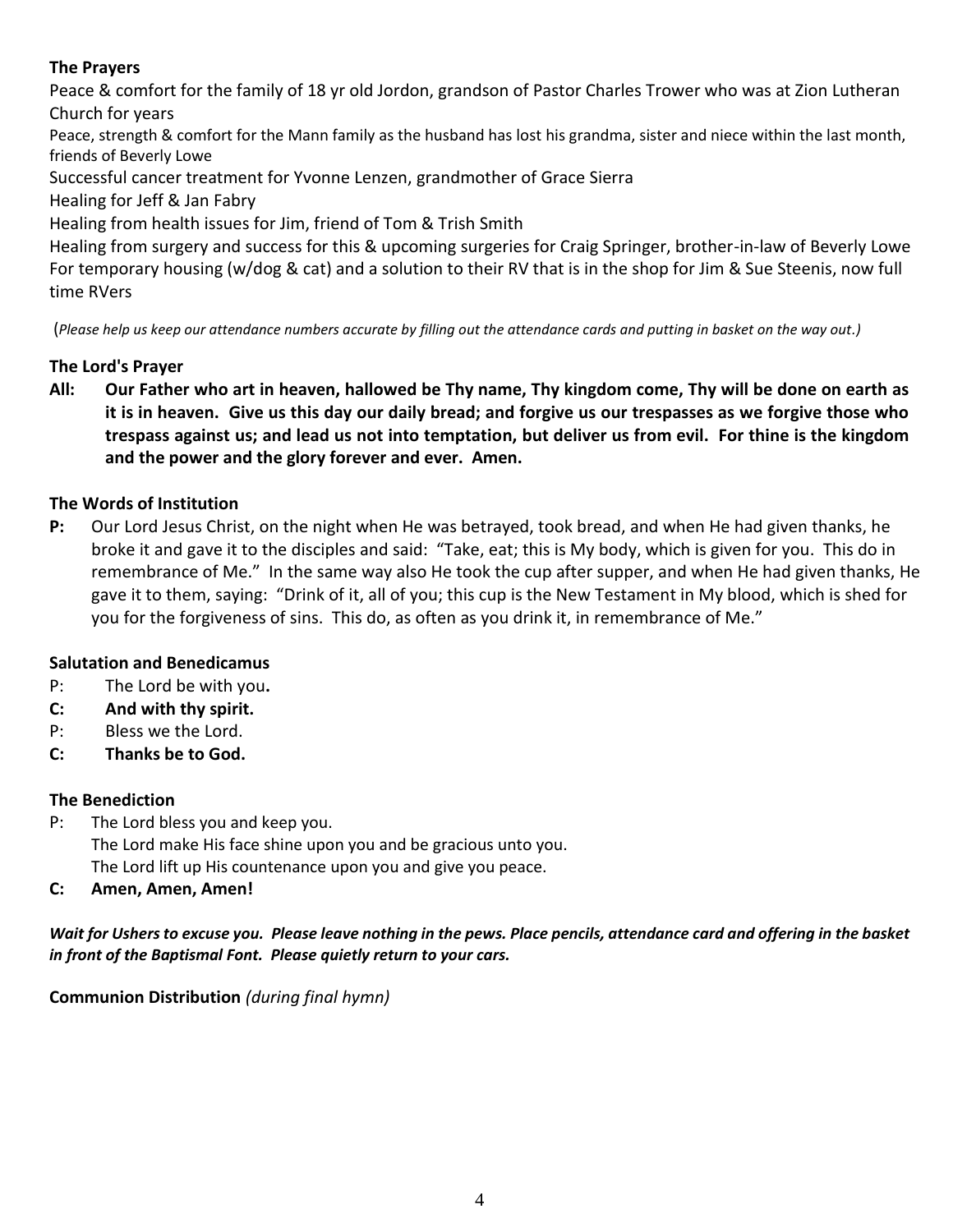|                  |                                |               |                                       |      |           | The Closing Hymn. #791 All reople that on Larth do Dwell |                                |                          |                          |                |      |             |                                        |
|------------------|--------------------------------|---------------|---------------------------------------|------|-----------|----------------------------------------------------------|--------------------------------|--------------------------|--------------------------|----------------|------|-------------|----------------------------------------|
|                  |                                |               |                                       |      |           |                                                          |                                |                          |                          |                |      |             |                                        |
|                  |                                |               |                                       |      |           |                                                          |                                |                          |                          |                |      |             |                                        |
|                  |                                |               |                                       |      |           |                                                          |                                |                          |                          |                |      |             |                                        |
|                  |                                |               |                                       |      |           |                                                          |                                |                          |                          |                |      |             |                                        |
| 1                | All                            | peo - ple     |                                       | that | on        |                                                          | earth                          | do                       |                          | dwell,         | Sing | to          | the                                    |
|                  | 2 Know                         | that          | the                                   | Lord | is        |                                                          | God                            | in                       | $\overline{\phantom{0}}$ | deed:          |      | With - out  | our                                    |
| 3                | $\mathbf O$                    | $en -$        | ter                                   | then | His       |                                                          | gates                          | with                     |                          | praise;        |      | Ap - proach | with                                   |
| 4                | For                            | why? The      |                                       | Lord | our       |                                                          | God                            | is                       |                          | good:          | His  | mer         | $\sim$<br>cy                           |
| $\triangle$ 5 To |                                | $Fa - ther$ , |                                       | Son, | and       |                                                          | Ho<br>$\overline{\phantom{m}}$ | ly                       |                          | Ghost,         | The  | God         | whom                                   |
|                  |                                |               |                                       |      |           |                                                          |                                |                          |                          |                |      |             |                                        |
|                  |                                |               |                                       |      |           |                                                          |                                |                          |                          |                |      |             |                                        |
|                  |                                |               |                                       |      |           |                                                          |                                |                          |                          |                |      |             |                                        |
|                  |                                |               |                                       |      |           | ᅎ                                                        |                                |                          |                          |                |      |             |                                        |
|                  |                                |               |                                       |      |           |                                                          |                                |                          |                          |                |      |             |                                        |
|                  | Lord                           | with          | cheer                                 |      | ful       | voice.                                                   |                                | Him                      |                          | serve          | with | mirth,      | His                                    |
|                  | aid                            | He            | did                                   |      | <b>us</b> | make.                                                    |                                | We                       |                          | are            | His  | folk,       | He                                     |
|                  | joy                            | His           | courts                                |      | un        | to.                                                      |                                | Praise.                  |                          | laud,          | and  | bless       | His                                    |
|                  | is.                            | for           | ev                                    |      | er        | sure.                                                    |                                | His                      |                          | truth          | at   | all         | times                                  |
|                  | heav'n                         | and           | earth                                 |      | a         | dore,                                                    |                                | From                     |                          | <b>us</b>      | and  | from        | the                                    |
|                  |                                |               |                                       |      |           |                                                          |                                |                          |                          |                |      |             |                                        |
|                  |                                |               |                                       |      |           |                                                          |                                |                          |                          |                |      |             |                                        |
|                  |                                |               |                                       |      |           |                                                          |                                |                          |                          |                |      | 7           |                                        |
|                  |                                |               |                                       |      |           |                                                          |                                |                          |                          |                |      |             |                                        |
|                  |                                |               |                                       |      |           |                                                          |                                |                          |                          |                |      |             |                                        |
|                  | praise forth                   |               | tell;<br>$\qquad \qquad \blacksquare$ |      | Come      | ye                                                       | be                             | $\overline{\phantom{0}}$ |                          | fore Him and   |      | re          | joice.<br>$\qquad \qquad \blacksquare$ |
|                  | doth                           | <b>us</b>     | feed,                                 |      | And       | for                                                      | His                            |                          |                          | sheep He doth  |      | <b>us</b>   | take.                                  |
|                  | name                           | al            | ways,<br>$\overline{\phantom{0}}$     |      | For       | it                                                       | is                             |                          |                          | seem - ly      | so   | to          | do.                                    |
|                  | firm -                         | <i>ly</i>     | stood                                 |      | And       | shall                                                    | from                           |                          | age                      | to             | age  | en          | dure.<br>$\qquad \qquad \blacksquare$  |
|                  | $\overline{\phantom{m}}$<br>an | gel           | host                                  | Вe   |           | praise                                                   | and                            |                          |                          | $g$ lo -<br>ry | ev   | er          | more.                                  |
|                  | Tune and text: Public domain   |               |                                       |      |           |                                                          |                                |                          |                          |                |      |             |                                        |

**The Closing Hymn: #791** "All People that on Earth do Dwell"

#### **Altar flowers are placed to the glory of God and in memory of Ralph and son Peter, by Nancy Christianson**

*Services will be live-streamed and a recording of service will be posted by the end of the day.*

# *Please keep the church office updated on prayers that have been asked to be kept on indefinitely, military and ones for continued healing or cancer treatments*

#### **Continued Prayers**

Peace & comfort for the family of Julie Holstein, sister of Susan Tumlin For the people of Cuba and Haiti Employment for those struggling to find a job

#### **Healing**

Pat & Steve Cook John Ziarno, father of Deb Henry Kiara Springer, 9 yr old great-niece of Beverly Lowe Ray Dempsey

#### **Battling with Cancer or Serious Illness**

Gloria McNail, aunt of Susan Tumlin Cheryl Ford Marie Walser, cousin of Cathy Wilson Pat, suffering with dementia, Aunt of Beth Hutches Joann, friend of Beth Hutches Anona, friend of Susan Tumlin Jim Nichols, father of Cathy Wilson Carol, sister of Trish Smith Chad Pry, boyfriend of Cheryl, daughter of Joan Crouse Cathy Nichols with terminal cancer, mother of Cathy Wilson